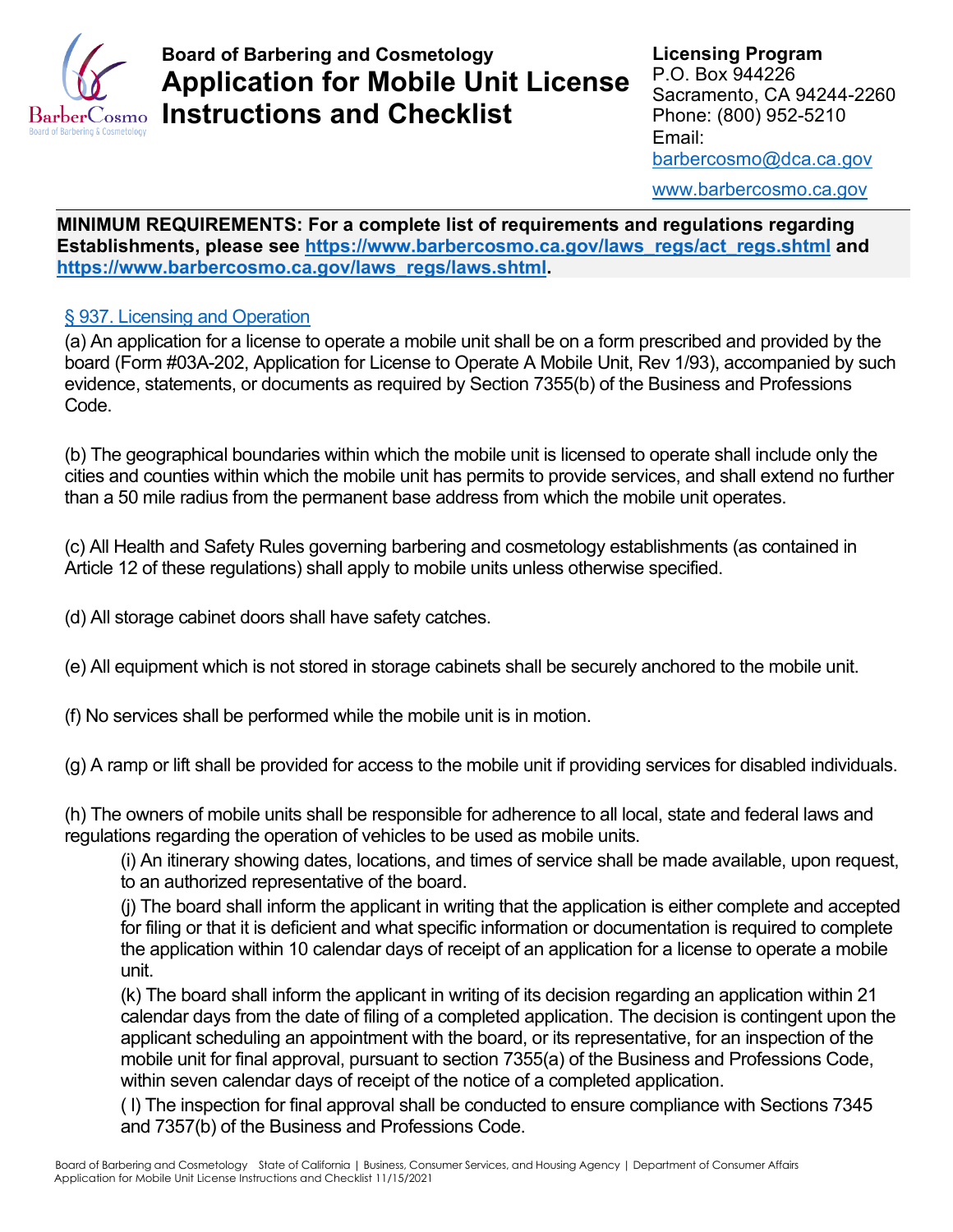#### [BPC Section 7354:](https://leginfo.legislature.ca.gov/faces/codes_displaySection.xhtml?lawCode=BPC§ionNum=7354.) "Mobile Unit"

For purposes of this article, "mobile unit" means any self-contained, self-supporting, enclosed mobile unit which is licensed as a mobile unit for the practice of any occupation licensed by the board and which complies with this article and all health and safety regulations established by the board.

#### [BPC Section 7355:](https://leginfo.legislature.ca.gov/faces/codes_displaySection.xhtml?lawCode=BPC§ionNum=7355.) Application for License

(a) Any person, firm, or corporation desiring to operate a mobile unit shall make an application to the board for a license containing the information and data set forth in subdivision (b). The applicant, if an individual, or each officer, director, and partner, if the applicant is other than an individual, shall not have committed acts or crimes which are grounds for denial of licensure pursuant to Section 480.

(b) Each application shall include the following:

(1) A detailed floor plan showing the layout and dimensions of the mobile unit and all necessary systems and equipment contained therein.

(2) Proof of purchase or lease of the mobile unit.

(3) The required fee.

(4) Proof of a valid California driver's license issued to an officer or employee responsible for driving the mobile unit.

(5) A permanent base address from which the mobile unit shall operate.

(c) After initial approval of the floor plan and application has been granted, the applicant shall schedule an appointment to show the mobile unit to the board, or representative of the board, for final approval.

#### [BPC Section 7357:](https://leginfo.legislature.ca.gov/faces/codes_displaySection.xhtml?lawCode=BPC§ionNum=7357.) Compliance with Regulations

**7357.** (a) Mobile units shall comply with regulations adopted by the board that assure that the unit shall be kept clean, in good repair, and in compliance with this article.

(b) Each mobile unit shall be equipped with each of the following functioning systems:

- (1) A self-contained, potable water supply if shampooing services are offered.
- (2) Continuous, on-demand hot water tanks which shall be not less than six-gallon capacity.
- (3) A system of adequate ventilation.

#### [BPC Section](https://leginfo.legislature.ca.gov/faces/codes_displaySection.xhtml?lawCode=BPC§ionNum=7360.) 7360: Use of Portion of Mobile Unit for Residential Purposes

No person having charge of a mobile unit, whether as an owner or an employee, shall permit any room, or part thereof, in which any occupation regulated under this chapter is conducted or practiced, to be used for residential purposes or for any other purpose that would tend to make the unit unsanitary, unhealthy, or unsafe, or endanger the health and safety of the consuming public.

This section shall not apply when the mobile unit is used for purposes other than the practice of any occupation regulated under this chapter outside of the designated geographical boundaries for which it is licensed.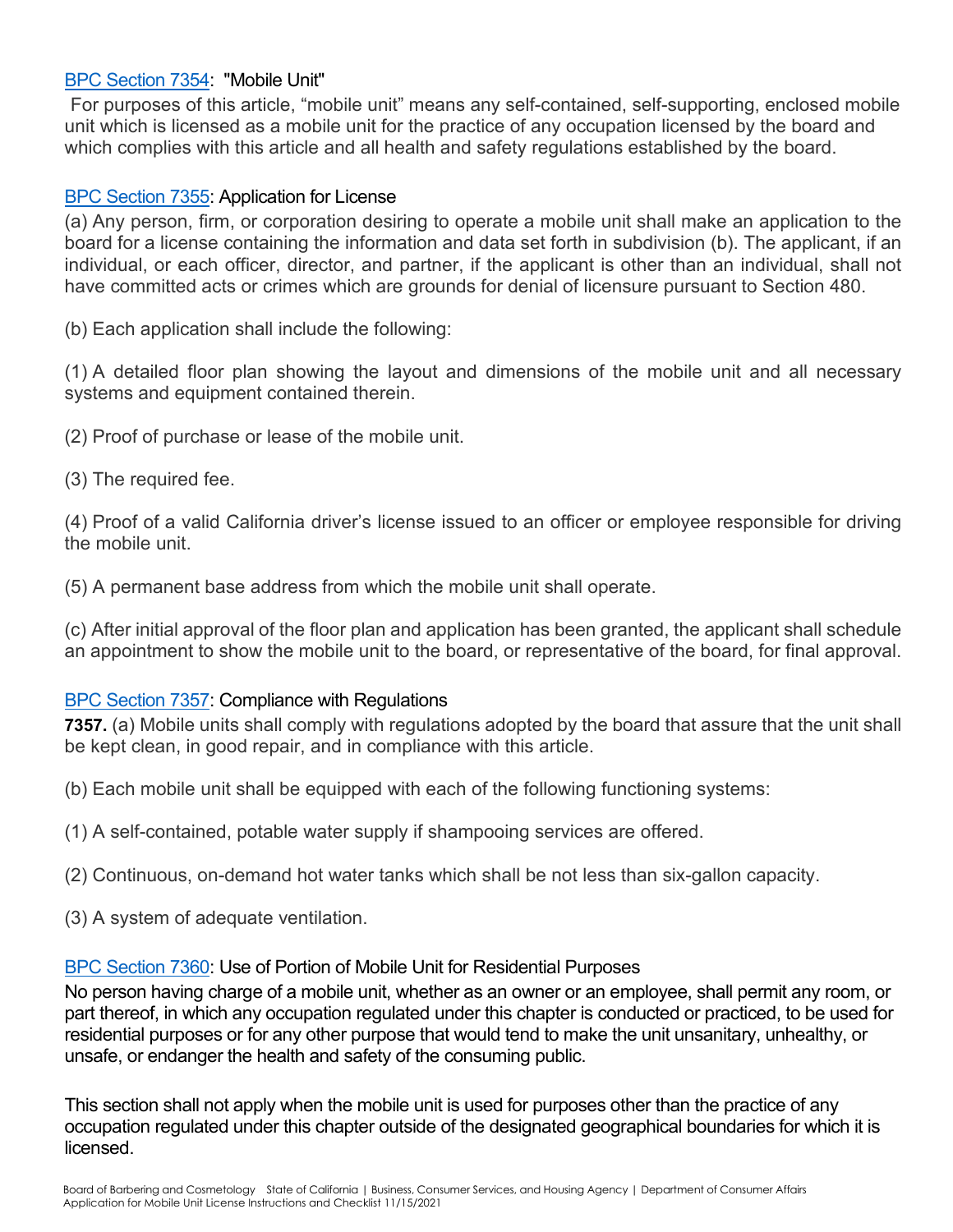# **GENERAL INFORMATION Helpful Hints:**

- If you have any questions about the status of your application, please first verify your check has been cashed. Allow 6 weeks weeks before inquiring about the status of your application via email after your check has been cashed. Please email [barbercosmo@dca.ca.gov](mailto:barbercosmo@dca.ca.gov) for inquiries about application processing.
- Make sure your application is complete with all attachments. Incomplete applications will be returned to you and will delay the processing and approval of your application.

**Convictions: All interested parties** that have been convicted of or pled no contest to, a violation of any law of the United States, in any state, local jurisdiction, or any foreign country, must complete a [Disclosure Regarding Criminal Pleas/Conviction.](https://barbercosmo.ca.gov/forms_pubs/forms/disc_crimpleas.pdf)

**Disciplinary Action: All interested parties** that have ever had any professional or vocational license or registration denied, suspended, revoked, placed on probation or other disciplinary action taken by this or any other governmental authority in this state or any other state, or any foreign country must complete a Disclosure [Regarding Disciplinary Action.](https://barbercosmo.ca.gov/forms_pubs/forms/disc_discact.pdf)

**Grounds for Denial:** Each applicant's credentials for licensure in California are reviewed on an individual basis. The Board has the authority to deny licensure based on [Chapter 10 of Division 3](http://leginfo.legislature.ca.gov/faces/codes_displaySection.xhtml?lawCode=BPC§ionNum=480.)  [of The Business and Professions Code Section 7403.](http://leginfo.legislature.ca.gov/faces/codes_displaySection.xhtml?lawCode=BPC§ionNum=480.)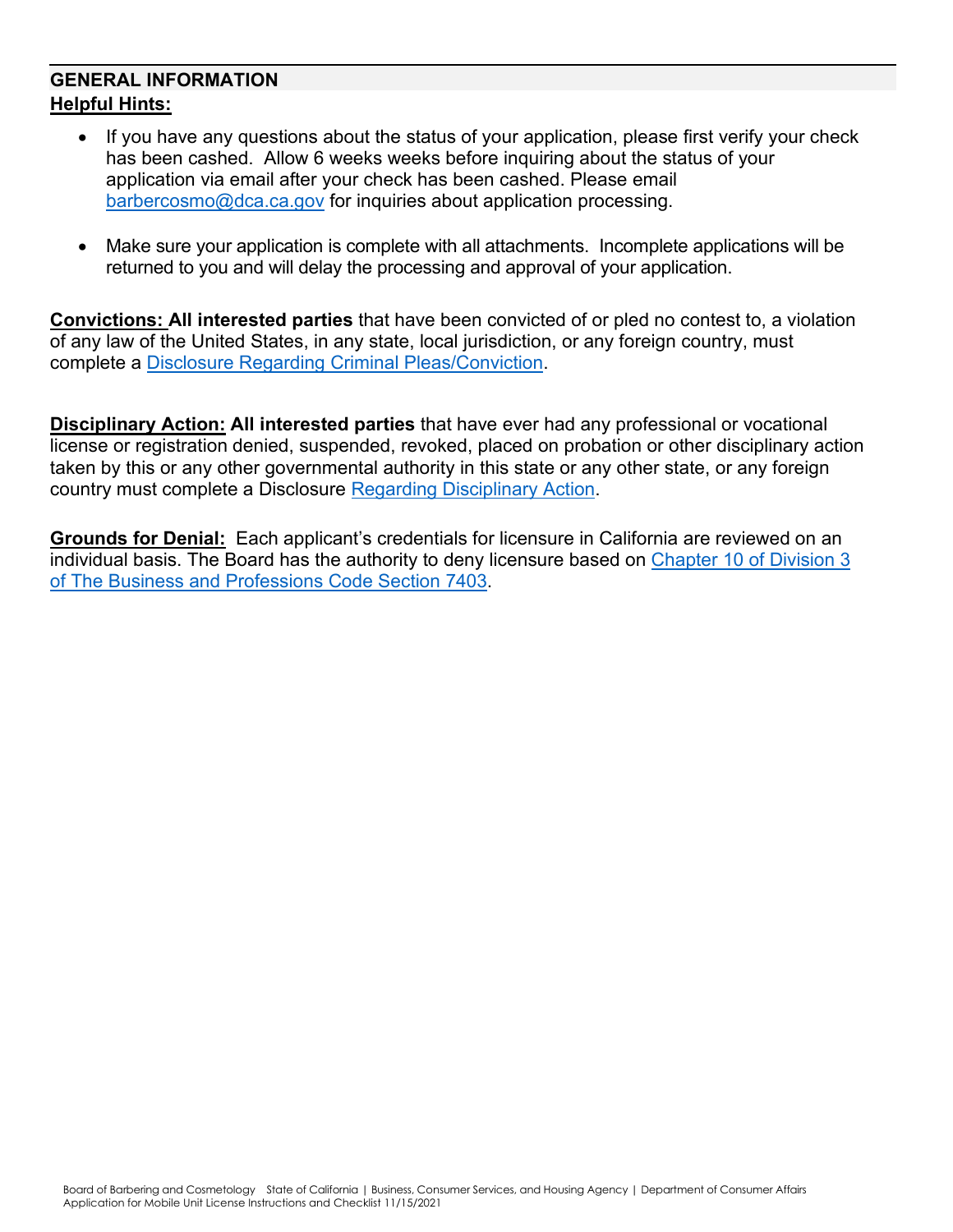# **Expedited Application Processing Eligibility:**

## **Honorably Discharged Veterans of the United States Armed Forces**

The Board of Barbering and Cosmetology is required to expedite the licensure process if you have served as active duty members of the Armed Forces of the United States and were honorably discharged. [\(Business and Professions Code \(BPC\) section 115.4\)](http://leginfo.legislature.ca.gov/faces/codes_displaySection.xhtml?lawCode=BPC§ionNum=115.4.)

For an applicant's license to be expedited, the applicant must:

• Submit his or her official orders issued by the Armed Forces of the United States indicating that he or she has been, or will be, honorably discharged.

## **Admitted to the United States as a Refugee, Granted Asylum, or Have a Special Immigrant Visa Status**

BPC section 135.4 provides that the Board must expedite, and may assist, the initial licensure process for certain applicants described below. To have the application expedited, one of the following statements must apply to you:

- You were admitted to the United States as a refugee pursuant to section 1157 of title 8 of the United States Code;
- You were granted asylum by the Secretary of Homeland Security or the United States Attorney General pursuant to section 1158 of title 8 of the United States Code; or,
- You have a special immigrant visa and were granted a status pursuant to section 1244 of Public Law 110-181, Public Law 109-163, or section 602(b) of title VI of division F of Public Law 111-8, relating to Iraqi and Afghan translators/interpreters or those who worked for or on behalf of the United States government.

Satisfactory evidence must be provided in order to expedite your application. Failure to do so may result in application review delays. The following may be accepted as satisfactory evidence:

- Form I-94, Arrival/Departure Record, with an admission class code such as "RE" (Refugee) or "AY" (Asylee) or other information designating the person a refugee or asylee.
- Special immigrant visa that includes the "SI" or "SQ."
- Permanent Resident Card (Form I-551), commonly known as a "Green Card," with a category designation indicating that the person was admitted as a refugee or asylee.
- An order from a court of competent jurisdiction or other documentary evidence that provides reasonable assurance that the applicant qualifies for expedited licensure.